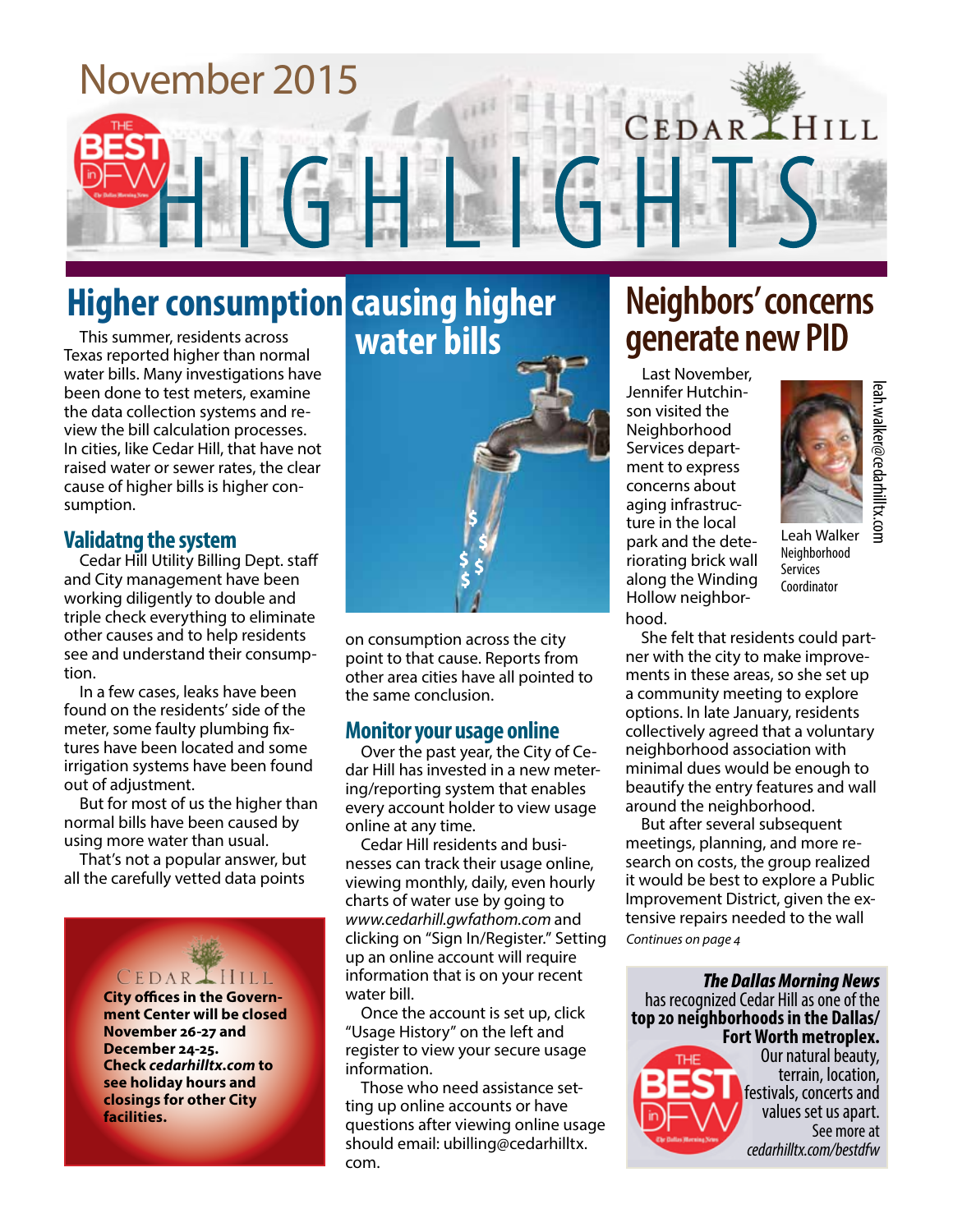# **Mansfield Road work at full speed**



**Mayor Rob Franke, flanked by City Council members and Dallas County Commissioner John Wiley Price, addresses a surprisingly large crowd that turned out on a warm October afternoon to witness the ground breaking for Mansfield Road, a signature entry for our community that will improve traffic flow to the Lake Ridge neighborhoods, to Mansfield and to Grand Prairie.**

The Mansfield Road project will profoundly improve safety and provide better access to Lake Ridge Parkway and southwest Dallas County.

This section is the last phase for the east-west roadway system from US Highway 67 to the Joe Pool Lake bridge. The limits for this project begin just west of the intersection of West Belt Line Road and Mansfield Road and end at the western city limits.

Dallas County and the City of Cedar Hill are partnering to fund the design and construction of the project. Improvements include widening of the roadway from the existing two lanes to a four-lane divided roadway with turn lanes, drainage, landscaping, street lighting, a hike and bike

trail, and dedicated bike lanes. These improvements are proposed to be made within a 130' right-of-way which is based on the city-approved Thoroughfare Plan.

Those who drive on this road during construction are cautioned to beware of construction delays and reminded that the speed limit has been lowered to a maximum of 35 m.p.h. Watch for flagmen during workdays. They are there for your safety.

The project is expect to be completed by the fall of 2017.

Receive updates about traffic and construction progress by signing up for email and/or text messages on the project page at *cedarhilltx.com/ MR*.



The Cedar Hill Fire Dept. was joined by a local business, Batteries+ Bulbs, to encourage residents to replace the batteries in smoke detectors at the Fall time change. Store owner Paul Fuglie, center, holding batteries, is flanked by firefighters who remind us that functional smoke detectors save lives.

Batteries + Bulbs distributed batteries to all fire stations so residents can pick up a free 9V battery. Cards are available to purchase 4 additional 9V batteries at the store for only \$1 each. B+B is located at 420 E. Pleasant Run.



## **Eagle Scout's project shows he cares**

For his Eagle Scout project, Liam Sloane, second from right, decided to benefit Cedar Hill by painting a total of 36 fire hydrants in the Cedar Crest neighborhood. He engaged family and friends from his church in this project. All together there were 36 people involved from age 3 to 76.

Liam chose this project because he loves Cedar Hill and wants to keep it beautiful. He has two brothers who also completed Eagle Scout projects in Cedar Hill.

Thank you Liam, your brothers, all your family and friends who work to make Cedar Hill better.



**Fire Chief John Ballard congratulates Liam Sloane for his Eagle Scout project that helped maintain and improve the appearance of 36 hydrants.**

## **Don't feed the clog**

Cooking oils can cause drain and sewer clogs, expensive for you and for the City. Pour them into a close-

able container or wipe the warm, not hot, pan with paper towels and place them in the trash.

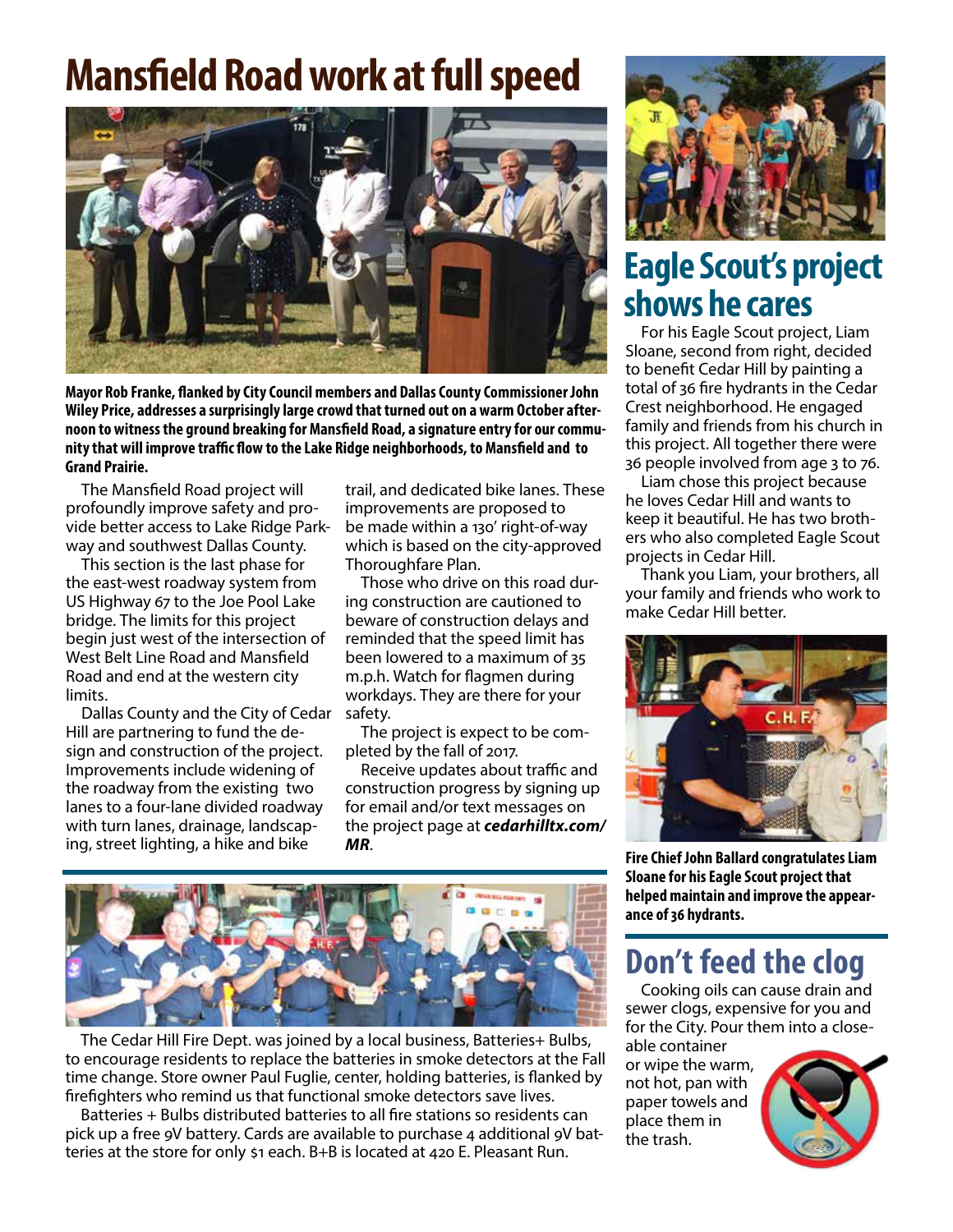

The Cedar Hill City Council recently recognized CHISD S.T.A.R. students Othniel Santiago, above, with his family, Council Member Jami McCain and Mayor Rob Franke; and Jayvyn Williams, below, with his family, Council Member Steve Mason and Mayor Franke. Othniel is a 5th grader at Plummer and Jayvyn is a 5th grader at Highlands.



# **See a typo?**

If you find a typo in this issue of Highlights, **email the location to corky.brown@cedarhilltx.com** and you'll be entered to win a gift card from Hillside Village in Cedar Hill. Please, only one entry per person.

The deadline is midnight, November 30. The winner will be notified via email.

The winner of the September drawing is **Susan Webster**.

### **Your Neighborhood online**

Nextdoor is the private neighborhood social network for you and your neighbors. It helps you keep in touch. Check it out at *Nextdoor.com.* If you're already on Nextdoor you may have noticed that several City departments are sharing information there. Remember we cannot see or monitor your neighborhood posts, so contact us by Nextdoor's private message if you wish to reply.

# People make it a community  $^{\circ}$  (CA<sup>2</sup> P E N D A<sup>5</sup>R

*For the most up-to-the-minute information on events, check out the City's online calendar by scanning this QR code with your smartphone. Free QR scanners are available in your phone's app store.*



#### **7 E-Waste Recycling and Paper Shredding**

8 a.m. - Noon, Cedar Hill High School parking lot. Proof of residency required. Items to be recycled include CD/DVD players, cell phones, copiers, fax machines, printers, satellite TV equipment, VCRs, TVs up to 32". Paper shredding is available while you watch, up to 3 boxes per household. Not for commercial use. More info at *cedarhilltx.com/e-waste.*

#### **6, 13, 20, Cinema on the Square**

6 p.m. each night in Pioneer Park, Historic Downtown

Cedar Hill Arts Council, Zula B. Wylie Public Library and Main Street present some of our favorite classic romances. On the 6th is *An Affair to Remember*, on the 13th is *Seven Brides for Seven Brothers* and on the 20th see *Breakfast at Tiffany's*. Bring your lawn chairs, blankets and enjoy the popcorn. For more info email theresa.brooks@cedarhilltx.com.

#### **10 City Council Meeting**

7 p.m. meeting, briefing session at 6 p.m. Cannady Room, First Floor, Government Center The City Council usually meets twice a month, but in November and December they meet only once. Agendas and minutes for City Council and other boards are available at *www. cedarhilltx.com/75/Agendas-Minutes*.

#### **14 Fall Community Cleanup**

The City's Beautification and Environmental Sustainability Board (BES) invites residents and volunteer groups to form a team and help beautify the community by cleaning up your favorite neighborhood, school, creek, street or park. Teams can register at *cedarhilltx. com/2089/Fall-Cleanup*. Registered groups are eligible for free gloves and trash bags.

#### **24 Dogwood Canyon Volunteer Work Day**

9 a.m. - Noon, Dogwood Canyon Audubon Center, 1206 West FM 1382. The staff at DCAC needs help with trail-building, habitat management and much more. Volunteers help make this nature preserve even better for visitors. For information, email jcollins@audubon.org and mention "Fourth Saturday."

## December

#### **3 Holiday on the Hill**

6 - 8 p.m., Historic Downtown Cedar Hill Tree lighting ceremony, free photos with Santa, performances and lots of activities.

# **E For the latest...**

Let the latest goings-on in Cedar Hill come to you via social media. Like us on Facebook, look for City of Cedar Hill, Texas-Government. You can tweet with the City at *twitter.com/CedarHillTX*. Pin with us on *Pinterest.com/cedarhilltx*.

cedarhilltx.com/calendar

X.COM/Calend